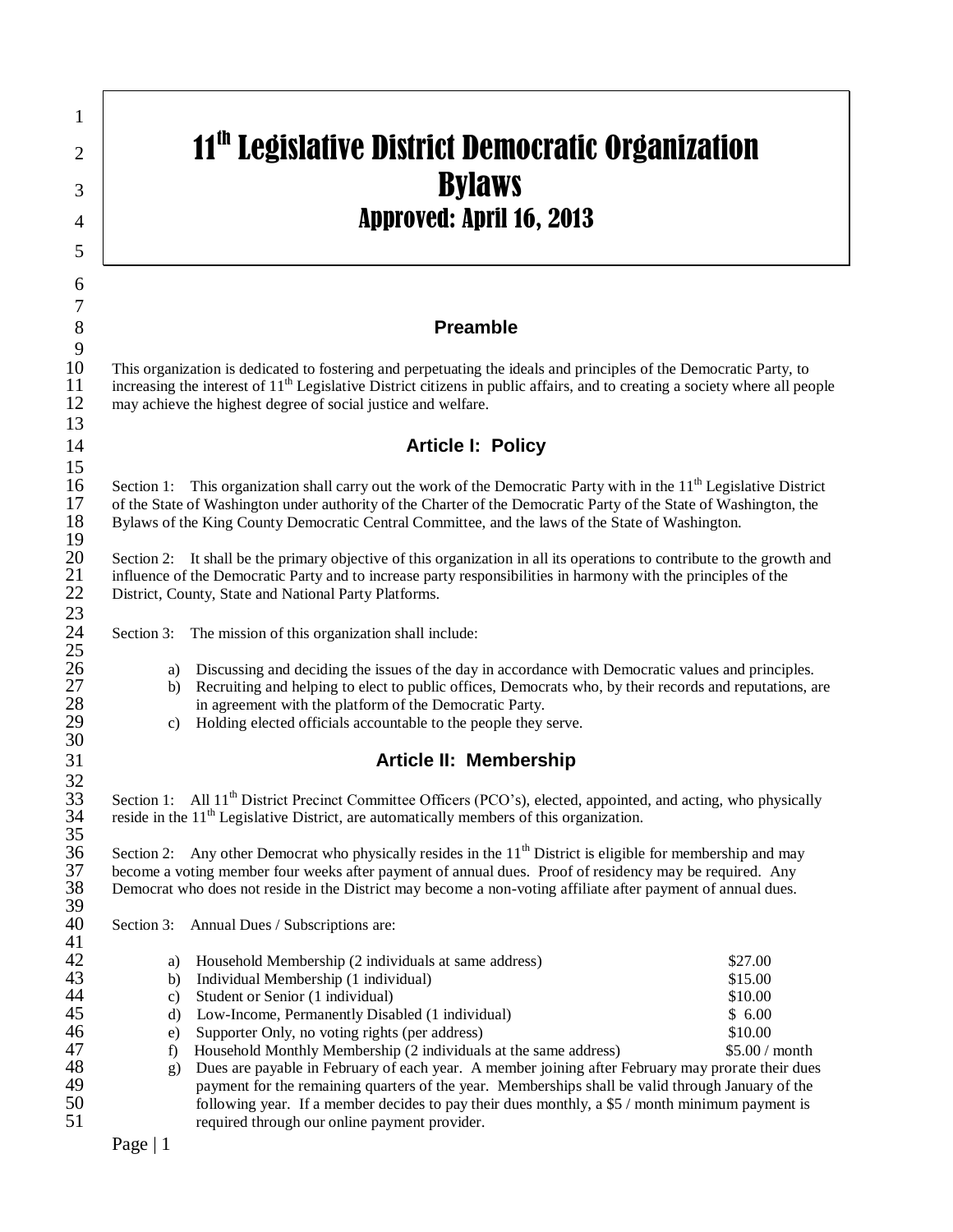| 52<br>53                                           | <b>Article III: Meetings</b>                                                                                                                                                                                                                                                                                                                                                                                                                                                                                                                                                                                                                                                                                                                                                                                                                  |  |  |  |
|----------------------------------------------------|-----------------------------------------------------------------------------------------------------------------------------------------------------------------------------------------------------------------------------------------------------------------------------------------------------------------------------------------------------------------------------------------------------------------------------------------------------------------------------------------------------------------------------------------------------------------------------------------------------------------------------------------------------------------------------------------------------------------------------------------------------------------------------------------------------------------------------------------------|--|--|--|
| 54<br>55<br>56<br>57                               | Section 1: Regular membership meetings shall be held on a regularly scheduled day of the week of at least every<br>other month at a regularly scheduled time. Regular meetings may be canceled or rescheduled for good cause by the<br>Executive Board or by the membership.                                                                                                                                                                                                                                                                                                                                                                                                                                                                                                                                                                  |  |  |  |
| 58<br>59<br>60                                     | Section 2: The Chair may call special membership meetings. Special membership meetings may also be called, by<br>the Executive Board, or upon request of 20 percent of the membership.                                                                                                                                                                                                                                                                                                                                                                                                                                                                                                                                                                                                                                                        |  |  |  |
| 61<br>62                                           | Section 3:<br>All membership meetings are open to the public.                                                                                                                                                                                                                                                                                                                                                                                                                                                                                                                                                                                                                                                                                                                                                                                 |  |  |  |
| 63<br>64<br>65                                     | Section 4:<br>Members shall be sent a meeting notice, including a proposed agenda, at least five days prior to each<br>meeting.                                                                                                                                                                                                                                                                                                                                                                                                                                                                                                                                                                                                                                                                                                               |  |  |  |
| 66<br>67                                           | Section 5: Fifteen (15) members shall constitute a quorum for the conduct of business at a membership meeting.                                                                                                                                                                                                                                                                                                                                                                                                                                                                                                                                                                                                                                                                                                                                |  |  |  |
| 68                                                 | <b>Article IV: Officers and Delegates</b>                                                                                                                                                                                                                                                                                                                                                                                                                                                                                                                                                                                                                                                                                                                                                                                                     |  |  |  |
| 69<br>70<br>71                                     | Section 1: Officers of the organization shall be the Chair, Vice Chair, Secretary, and Treasurer.                                                                                                                                                                                                                                                                                                                                                                                                                                                                                                                                                                                                                                                                                                                                             |  |  |  |
| $72\,$<br>73                                       | Section 2: Delegates shall be the County Committeeman, Committeewoman and Alternates for each gender, and<br>State Committeeman and State Committeewoman.                                                                                                                                                                                                                                                                                                                                                                                                                                                                                                                                                                                                                                                                                     |  |  |  |
| 74<br>75<br>76<br>77                               | Section 3: Eligibility: Any person who was a voting member in good standing of the organization in all or part of<br>the previous biennium, whether Precinct Committee Officer or not, is eligible to run for District office.                                                                                                                                                                                                                                                                                                                                                                                                                                                                                                                                                                                                                |  |  |  |
| 78                                                 | Article V: Duties of Officers and Delegates                                                                                                                                                                                                                                                                                                                                                                                                                                                                                                                                                                                                                                                                                                                                                                                                   |  |  |  |
| 79<br>80<br>81<br>82                               | The Chair shall preside at all meetings of the membership and of the Executive Board and shall be the<br>Section 1:<br>chief executive officer of the organization. The Chair shall be an ex-officio member of all committees.                                                                                                                                                                                                                                                                                                                                                                                                                                                                                                                                                                                                                |  |  |  |
| 83<br>84<br>85                                     | Section 2: The Vice Chair shall serve in the absence of the Chair and take on special assignments at the request of<br>the Chair and/or the Executive Board.                                                                                                                                                                                                                                                                                                                                                                                                                                                                                                                                                                                                                                                                                  |  |  |  |
| 86<br>87<br>88<br>89<br>90<br>91<br>92<br>93<br>94 | Section 3: The Secretary shall keep a record of all meetings of the membership and shall report them at each<br>membership meeting. The primary distribution of the minutes shall be through publication in the monthly<br>newsletter. Minutes of each Executive Board meeting shall also be kept by the Secretary and will be available to<br>Executive Board members at, or prior to, the next Executive Board meeting. In addition, the approved minutes of<br>the Executive Board meetings shall be available to the general membership. The Secretary shall, in cooperation<br>with the Chair, prepare and respond to letters and other correspondence on behalf of the organization. The Secretary<br>shall keep a permanent file of all District records in a notebook. Such notebook will be available to any member<br>upon request. |  |  |  |
| 95<br>96<br>97<br>98<br>99<br>100                  | Section 4: The Treasurer shall maintain the organization's bank account and shall promptly deposit therein all<br>funds belonging to the organization. It is the Treasurer's responsibility to assure that all bank accounts in the name<br>of the 11 <sup>th</sup> Legislative District Democratic Organization have authorized signers on file at the bank. The Treasurer<br>shall prepare a monthly financial statement and report the same at each membership meeting. The Treasurer shall<br>make accurate and timely reports to the Public Disclosure Commission (PDC) as required by law.                                                                                                                                                                                                                                              |  |  |  |
| 101<br>102<br>103<br>104<br>105                    | Section 5: Delegates shall represent the organization at the King County Democratic Central Committee Executive<br>Board and the Washington State Democratic Central Committee as authorized, and they shall report to the<br>membership after each meeting.                                                                                                                                                                                                                                                                                                                                                                                                                                                                                                                                                                                  |  |  |  |
| 106<br>107                                         | <b>Article VI: Executive Board</b>                                                                                                                                                                                                                                                                                                                                                                                                                                                                                                                                                                                                                                                                                                                                                                                                            |  |  |  |
| 108                                                | Page $ 2$                                                                                                                                                                                                                                                                                                                                                                                                                                                                                                                                                                                                                                                                                                                                                                                                                                     |  |  |  |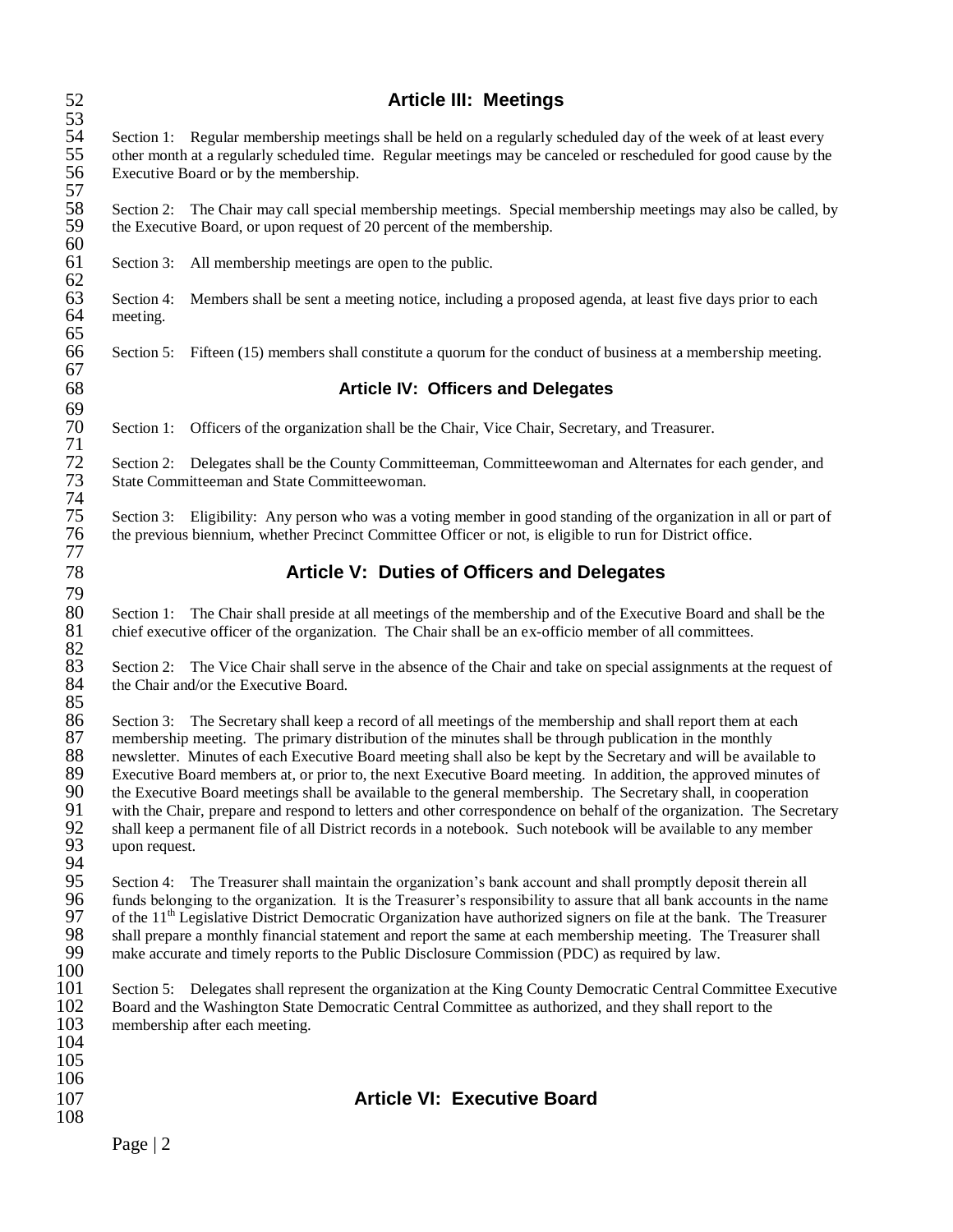| 109<br>110                      | Section 1:                   | The Executive Board shall be composed of the Officers, Delegates, and up to ten at-large positions.                                                                                                                                                                                                                                                                                                                                                                                        |
|---------------------------------|------------------------------|--------------------------------------------------------------------------------------------------------------------------------------------------------------------------------------------------------------------------------------------------------------------------------------------------------------------------------------------------------------------------------------------------------------------------------------------------------------------------------------------|
| 111<br>112                      |                              | Section 2: The at-large positions may be filled by appointment of the Chair and confirmation by the membership<br>for a term running concurrently with District Officers and Delegates.                                                                                                                                                                                                                                                                                                    |
| 113<br>114<br>115               | Section 3:                   | The Executive Board shall meet at the call of the Chair for the purposes of planning and directing the<br>activities and policies of the organization. Such meetings will occur no less than once every two months.                                                                                                                                                                                                                                                                        |
| 116<br>117<br>118               | Section 4:                   | All Executive Board meetings are open to the membership.                                                                                                                                                                                                                                                                                                                                                                                                                                   |
| 119<br>120                      | Section 5:<br>Board.         | A majority of its members shall constitute a quorum for the conduct of business by the Executive                                                                                                                                                                                                                                                                                                                                                                                           |
| 121                             |                              | <b>Article VII: Committees</b>                                                                                                                                                                                                                                                                                                                                                                                                                                                             |
| 122<br>123<br>124               | Section 1:                   | To assist the organization in conducting its affairs, committees may be established or terminated by the<br>Chair or by the membership.                                                                                                                                                                                                                                                                                                                                                    |
| 125<br>126                      |                              | <b>Article VIII: Elections and Voting</b>                                                                                                                                                                                                                                                                                                                                                                                                                                                  |
| 127<br>128<br>129               | Section 1:<br>numbered year. | Only elected PCOs may vote at the District organizational meeting held in January of each odd-                                                                                                                                                                                                                                                                                                                                                                                             |
| 130<br>131<br>132               |                              | Section 2: Only elected and appointed PCOs may vote to fill Democratic vacancies in partisan public offices.                                                                                                                                                                                                                                                                                                                                                                               |
| 133<br>134<br>135               |                              | Section 3: Except as provided in Sections 1 and 2 of this Article, all members may vote on all matters arising at<br>membership meetings. (See Article II for the definition of members.)                                                                                                                                                                                                                                                                                                  |
| 136<br>137<br>138               |                              | Section 4: Elections for each position shall be held individually. To be eligible for nomination, a qualified<br>candidate must be present or have submitted a signed statement indicating a desire to be nominated. A qualified<br>candidate is a member in good standing, living within the boundaries of the 11th Legislative District                                                                                                                                                  |
| 139<br>140<br>141<br>142        |                              | Section 5: Each election shall be determined by a majority of those voting. If there is more than one candidate for<br>a position, voting shall be by written, secret ballot. If no one receives a majority, the candidate receiving the fewest<br>votes shall be eliminated and balloting conducted again, until one candidate receives a majority.                                                                                                                                       |
| 143<br>144<br>145               |                              | Section 6: Officers and Delegates are elected to a term extending until the next District re-organization meeting.                                                                                                                                                                                                                                                                                                                                                                         |
| 146<br>147                      |                              | Section 7: Except as otherwise provided in these Bylaws, all matters coming before the membership shall be<br>decided by a majority of those members present and voting.                                                                                                                                                                                                                                                                                                                   |
| 148<br>149<br>150               |                              | Section 8: Proxy and absentee votes shall not be recognized.                                                                                                                                                                                                                                                                                                                                                                                                                               |
| 151                             |                              | <b>Article IX: Appointment of PCOs</b>                                                                                                                                                                                                                                                                                                                                                                                                                                                     |
| 152<br>153<br>154               | Section 1:                   | Any member may apply to become a PCO in a precinct with no resident PCO.                                                                                                                                                                                                                                                                                                                                                                                                                   |
| 155<br>156<br>157<br>158<br>159 |                              | Section 2: Prospective PCOs shall submit their applications prior to or at a membership meeting, and those<br>petitions shall be voted on at that meeting. Upon approval of the membership, the Chair shall submit the application<br>to the King County Democratic Central Committee for formal appointment. The 11 <sup>th</sup> Legislative District Democrats<br>waive the requirement of voters' signatures as a qualification for an acting or appointed Precinct Committee Officer. |
| 160<br>161<br>162<br>163        |                              | Section 3: Appointees who live in the precinct they apply to serve shall be appointed PCOs. Appointees who do<br>not live in the precinct they apply to serve shall be acting PCOs. Acting PCOs have an affirmative duty to recruit a<br>precinct resident to become an appointed PCO.                                                                                                                                                                                                     |
| 164<br>165                      |                              | <b>Article X: Vacancies</b>                                                                                                                                                                                                                                                                                                                                                                                                                                                                |